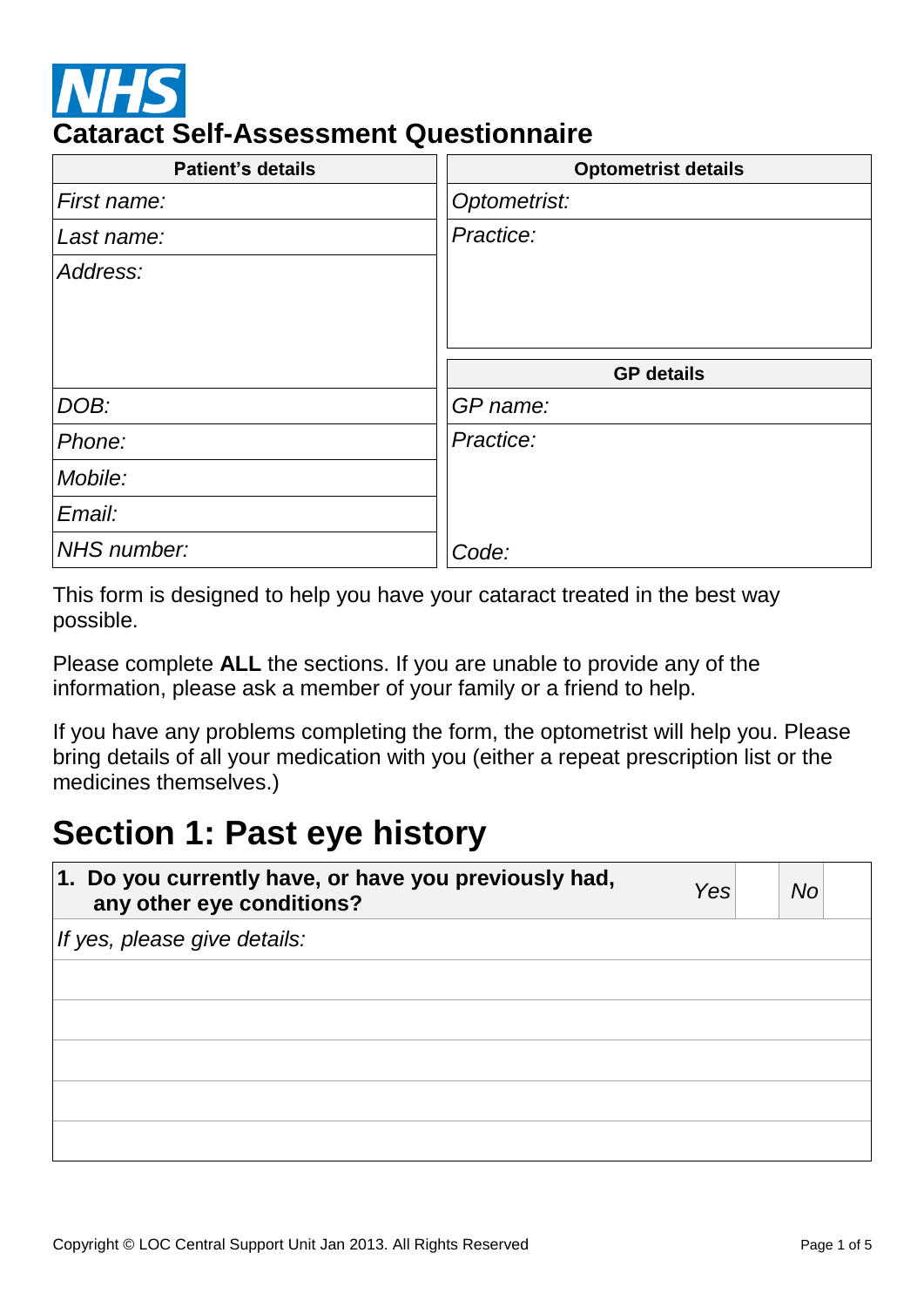| 2. Have you had any previous eye operations including<br>refractive surgery or laser treatment? | Yesl | No |
|-------------------------------------------------------------------------------------------------|------|----|
| If yes, please give details:                                                                    |      |    |
|                                                                                                 |      |    |
|                                                                                                 |      |    |
| Please describe any problems with the operation (if applicable):                                |      |    |
|                                                                                                 |      |    |
|                                                                                                 |      |    |

# **Section 2: Your general health**

|                                                                                     | 1. Do you have high blood pressure requiring treatment?                                                            | Yes | <b>No</b> |  |
|-------------------------------------------------------------------------------------|--------------------------------------------------------------------------------------------------------------------|-----|-----------|--|
|                                                                                     | Are you on treatment?                                                                                              | Yes | <b>No</b> |  |
| If yes:                                                                             | Is it currently stable?                                                                                            | Yes | <b>No</b> |  |
|                                                                                     | 2. Do you have diabetes? (high blood sugar)                                                                        | Yes | <b>No</b> |  |
|                                                                                     | Do you take insulin?                                                                                               | Yes | <b>No</b> |  |
|                                                                                     | Do you take tablets?                                                                                               | Yes | <b>No</b> |  |
| If yes:                                                                             | Or is it managed by diet?                                                                                          | Yes | No        |  |
|                                                                                     | What is your most recent HbA1C reading (if known)                                                                  |     |           |  |
|                                                                                     | 3. Do you have angina?                                                                                             | Yes | <b>No</b> |  |
| 4. Have you had a heart attack within the last<br>Yes<br><b>No</b><br>three months? |                                                                                                                    |     |           |  |
|                                                                                     | 5. Do you have epilepsy or blackouts                                                                               | Yes | <b>No</b> |  |
| 6. Do you suffer from head or neck stiffness?<br>Yes                                |                                                                                                                    |     | <b>No</b> |  |
|                                                                                     | 7. Do you have recurrent breathing difficulties?<br>Yes<br><b>No</b><br>(e.g. severe asthma or chronic bronchitis) |     |           |  |
|                                                                                     | 8. Can you walk a single flight of stairs without<br>Yes<br><b>No</b><br>getting short of breath?                  |     |           |  |
|                                                                                     | 9. Can you lie flat for up to 30 minutes?                                                                          | Yes | <b>No</b> |  |
| If no:                                                                              | Is this due to shortness of breath?                                                                                | Yes | <b>No</b> |  |
|                                                                                     | Is this due to joint or muscle stiffness?                                                                          | Yes | No        |  |
|                                                                                     | 10. Do you suffer from panic attacks or claustrophobia?<br>Yes<br>No                                               |     |           |  |

Copyright © LOC Central Support Unit Jan 2013. All Rights Reserved Page 2 of 5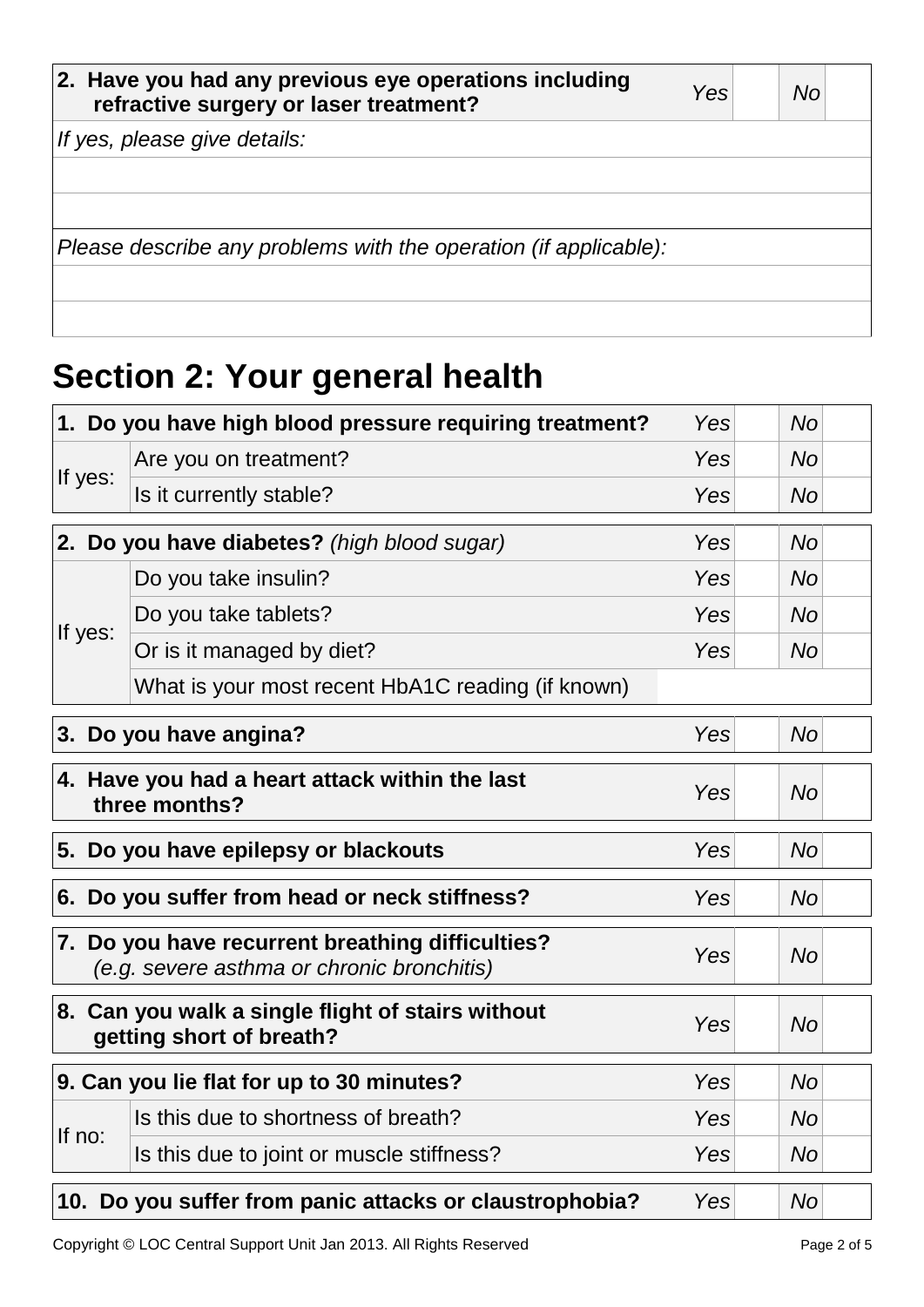| 11. Do you smoke? | v. | Nc |  |
|-------------------|----|----|--|
|                   |    |    |  |

### **Section 3: Medicine**

| 1. Do you regularly take any of the following medicines?                  |            |           |  |  |
|---------------------------------------------------------------------------|------------|-----------|--|--|
| Heart medicine (e.g. Digoxin)                                             | Yes        | <b>No</b> |  |  |
| High blood pressure medicine                                              | Yes        | <b>No</b> |  |  |
| <b>Steroids</b>                                                           | Yes        | <b>No</b> |  |  |
| Aspirin                                                                   | Yes        | <b>No</b> |  |  |
| Anticoagulants or blood thinning medicines<br>(e.g. Warfarin/Clopidrogel) | <b>Yes</b> | <b>No</b> |  |  |
| Tamulosin (Flomax)                                                        | Yes        | <b>No</b> |  |  |
| <b>Inhalers</b>                                                           | Yes        | <b>No</b> |  |  |
| Insulin or blood sugar tablets                                            | Yes        | <b>No</b> |  |  |
| 2. Are you allergic to local anaesthetic?                                 | Yes        | <b>No</b> |  |  |
| 3. Are you allergic to any medicine?                                      | Yes        | <b>No</b> |  |  |

#### *If yes, please give details:*

### **4. Please detail any other medicine/tablets you are taking (or attach a repeat prescription)**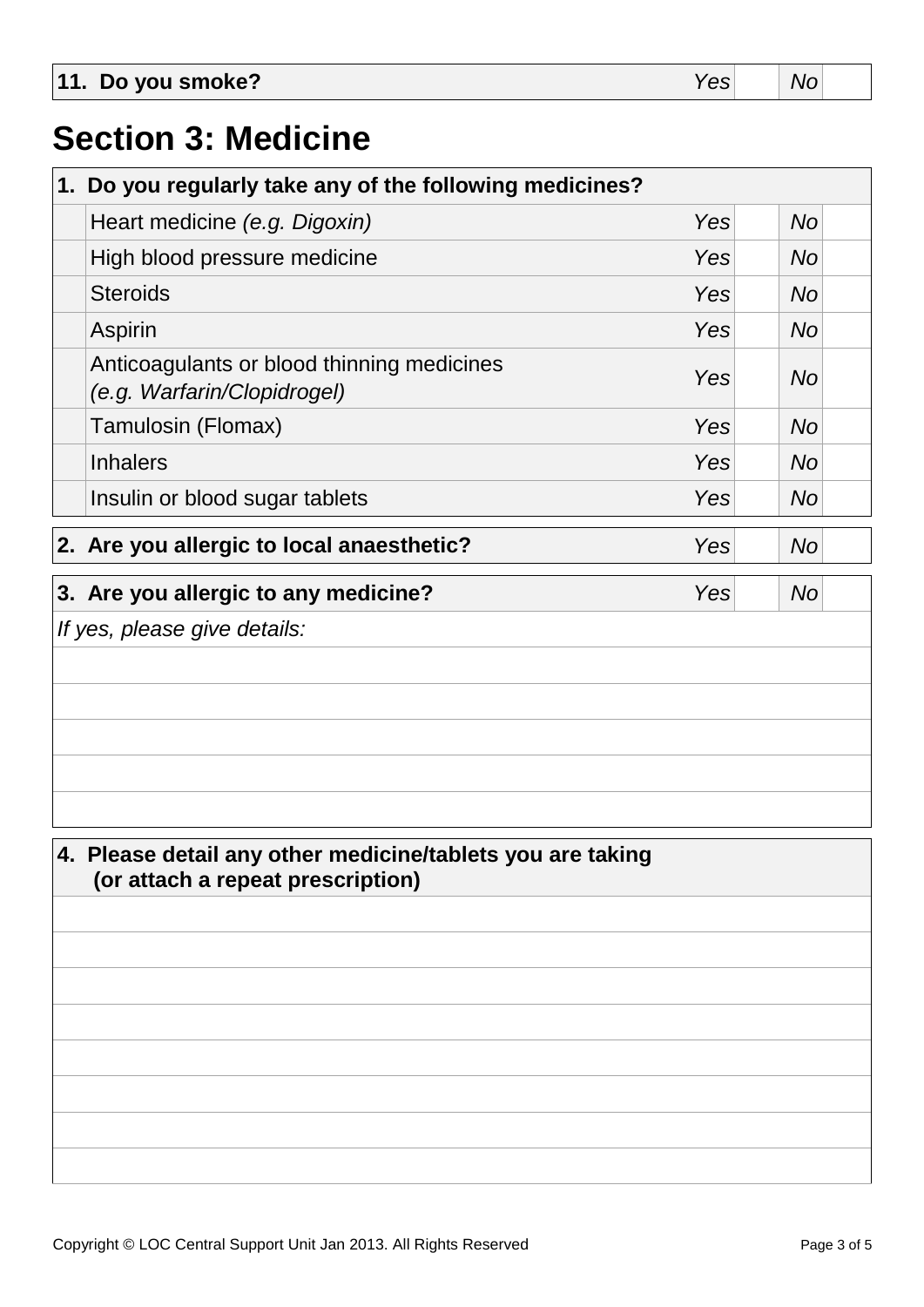## **Section 4: Practical concerns**

|                                                                                             | 1. Are you able to walk unaided?                                          | Yes | <b>No</b> |
|---------------------------------------------------------------------------------------------|---------------------------------------------------------------------------|-----|-----------|
| If no:                                                                                      | Can you do so with the aid of a stick or helper?                          | Yes | <b>No</b> |
| 2. If required, would you be able to apply eye drops?                                       |                                                                           |     | <b>No</b> |
| If no:                                                                                      | Do you have family or friends who could do so?                            | Yes | <b>No</b> |
| 3. If you need a home visit for the assessment,<br>are you able to travel to the treatment? |                                                                           |     | <b>No</b> |
| 4. Do you have significant hearing loss?                                                    |                                                                           | Yes | <b>No</b> |
|                                                                                             | If so, do you require someone who can<br>use sign language to be present? | Yes | <b>No</b> |
|                                                                                             | 5. Do you require an interpreter?                                         | Yes | <b>No</b> |
|                                                                                             | If so, which language do you require the interpreter to speak?            |     |           |